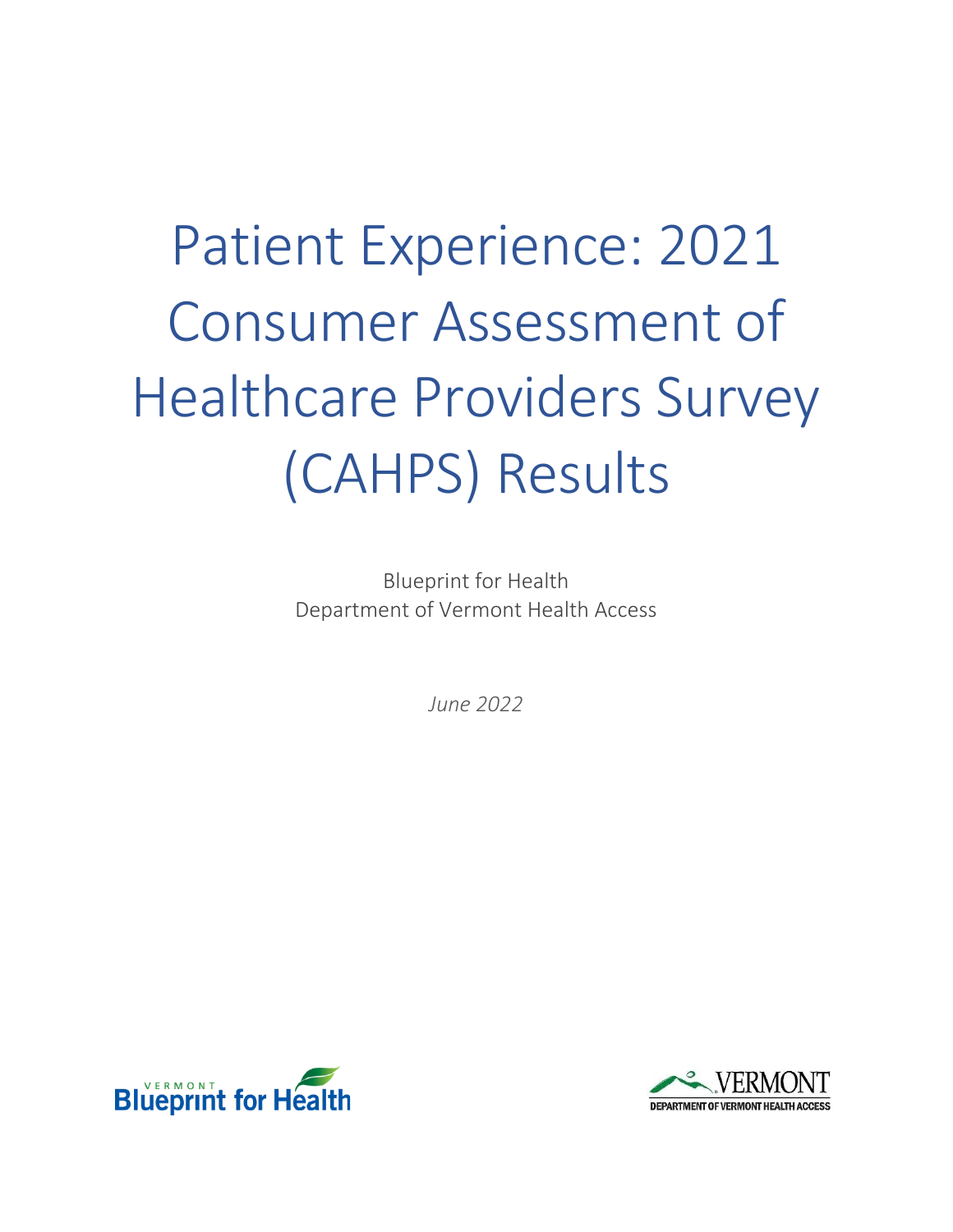# Introduction

The Blueprint for Health (Blueprint) reports annually the patient experience of care as required by Vermont Statute. Since 2011, this task has been fulfilled through the administration of the CAHPS Clinician and Group Survey with Patient-Centered Medical Home (PCMH) questions included. The outcomes for this survey provide the broadest statewide look at patient experience of primary care in Vermont. The results are also used to support PCMH recognition by the National Committee for Quality Assurance (NCQA), and, most recently, as part of the quality reporting under payer contracts with OneCare Vermont under the All-Payer Accountable Care Organization Model.

# Methods

The Department of Vermont Health Access (DVHA) since 2014 has contracted with DataStat Inc. to administer the survey. Staff from the Blueprint for Health central office work with DataStat, field staff such as Program Managers and Quality Improvement Facilitators, and ACO staff to recruit practices to participate in the survey. Once a practice has agreed to participate, that practice works directly with DataStat to set up an account through which lists of patients seen in the previous 6 months can be securely transmitted. Practices also submit logos and signatures to populate a letter accompanying the survey and inviting their patients to participate in completing and submitting the survey.

Once DataStat has the complete sampling frame (i.e., list of patients meeting eligibility criteria), OneCare Vermont provides a list of patients attributed to them under payer contracts. This allows DataStat to flag patients, and therefore deidentified outcomes, for ACO-level reports. In the next step, DataStat picks a random sample to which the introductory letter and survey will be mailed. In the last three years, DataStat, at the request of Blueprint and OneCare Vermont, has oversampled ACO-attributed patients (meaning the final sample has a higher proportion of ACO attributed patients than the original sample frame) to ensure sufficient number of responses for ACO quality measures. With the survey sample identified, two surveys are sent out: one to pediatric patients (to be filled out by the parent or guardian) and another to adult patients. Pediatric practices generally only send the pediatric survey, internal or general medicine practices generally only send the adult survey, and family practices generally send both the adult and pediatric surveys. The minimum number of patients for a practices survey sample is 100. Surveys are sent in two waves: the initial survey to everyone and a follow-up survey to those that did not respond to the first mailing.

Once the response window closes, DataStat removes any protected health information as specified in 45 CFR §160.103, compiles aggregated outcomes for each participating practice, and provides practices with a report. Statewide data deidentified at the response-level is provided to Blueprint for Health central office staff. Blueprint staff then calculate the statewide, ACO-attributed, and hospital service area (HSA)-level outcomes. ACO outcomes are distributed to OneCare Vermont and payers.

# Results

The number of practices that participated in the 2021 survey was 123, which is an increase from 120 practices in 2020 and an increase from 121 practices in 2019. The number of surveys that were fielded were 54,434 with 8,385 adults and 1,178 pediatric patients responding. The combined response rate was 17.6% which is down from 21.1% in 2020. The following graphs show the combined adult and pediatric responses for the composite measures, broken out by HSA.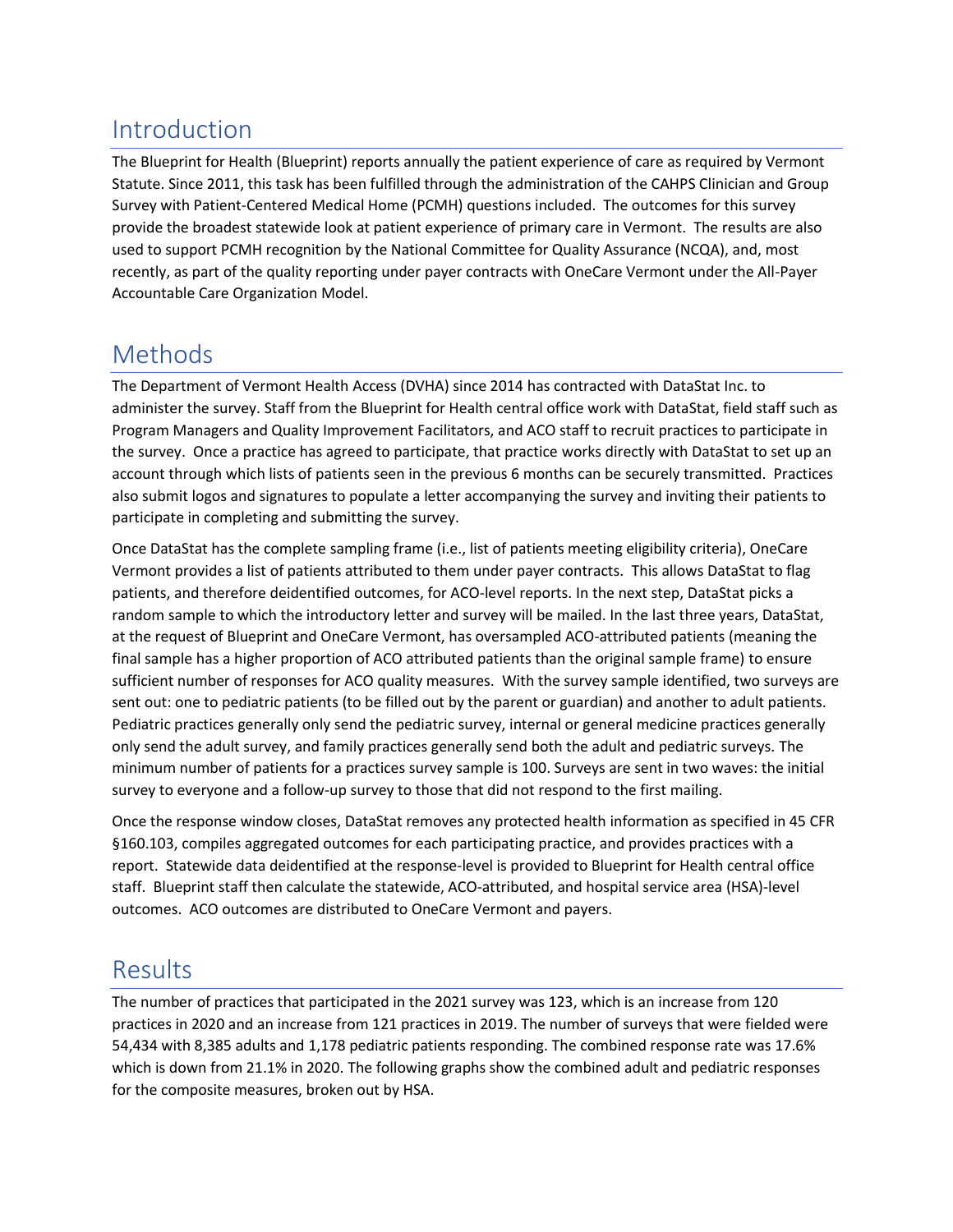#### Access

The first composite, Access to Care, focuses are how readily patients were able to receive needed care and includes the following questions:

- In the last 6 months when you contacted this provider's office to get an appointment for care you needed right away, how often did you get an appointment as soon as you needed?
- In the last 6 months, when you made an appointment for a check-up or routine care with this provider, how often did you get an appointment as soon as you needed?
- In the last 6 months, when you contacted this provider's office during regular office hours, how often did you get an answer to your medical questions that same day?

Figure 1 shows that the proportion who responded "Always" ranged from 60% (Barre) to 69% (Newport), with the State average at 65%.

Figure 1.



**Access to Care Composite- CY2021** 

## **Communication**

The Communication Composite focuses on how the provider engaged with the patient in a meaningful way. The composited included the following questions:

- In the last 6 months, how often did this provider explains things in a way that was easy to understand?
- In the last 6 months, how often did this provider listen carefully to you?
- In the last 6 months, how often did this provider show respect for what you had to say?
- In the last 6 months, how often did this provider spend enough time with you?

Figure 2 shows that the proportion who responded "Always" ranged from 86% (St.Albans) to 91% (Rutland) with the statewide average at 88%.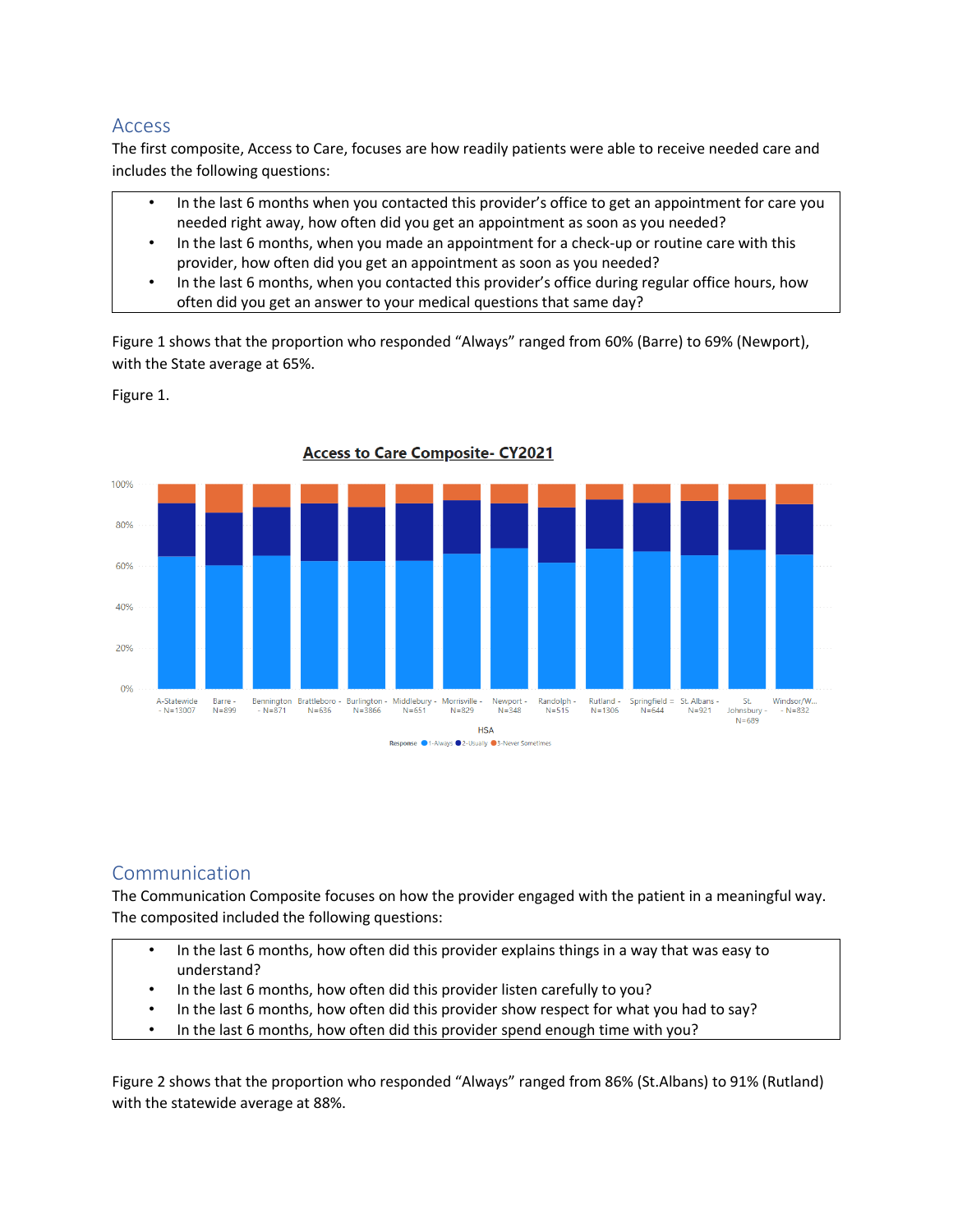



**Communication Composite-CY2021** 

#### Coordination of Care

Figure 3.

The composite on Coordination of Care provides feedback on how well care is coordinated, specifically how aware the primary care provider was of medical history, prescriptions, and testing. It includes the following questions:

- In the last 6 months, how often did this provider seem to know the importance about your medical history?
- In the last 6 months when this provider offered a blood test, x-ray, or other test for you, how often did someone from this provider's office follow up to give you those results?
- In the last 6 months, how often did you and someone from this provider's office talk at each visit about all the prescription medicines you were taking?

Figure 3 shows that the proportion who responded "Always" ranged from 69% (Springfield) to 77% (Rutland) with a statewide average of 74%.



**Coordination of Care Composite- CY2021**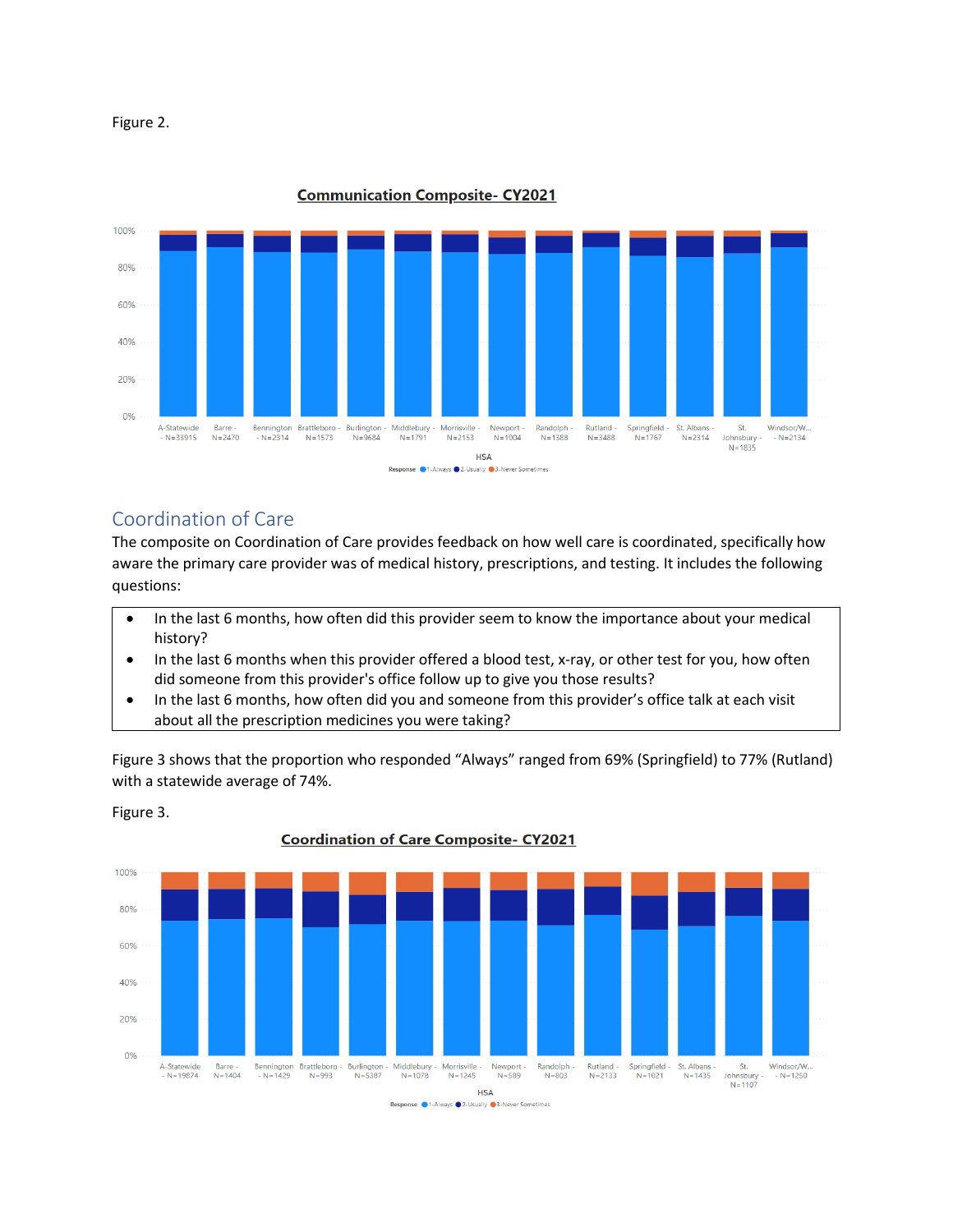## Information

The Information Composite addresses the administrative information provided by the practice on when and how to receive care. The composite includes the following questions:

- Did this provider's office give you information about what to do it you needed care during evening, weekends, or holidays?
- Some offices remind patients between visits about tests, treatment, or appointments, in the last 6 months, did you get any reminders from this providers office between visits?

Figure 4. shows that proportion that responded "Yes" to questions in the composite ranged from 59% (Randolph) to 74% (Rutland) with a statewide average of 68%.

Figure 4.



**Information Composite-CY2021** 

## Office Staff

The Office Staff Composite addresses how respectful and helpful office staff were to their patients. The composite includes the following questions:

- In the last 6 months, how often were clerks and receptionists at this provider's office as helpful as you thought they should be?
- In the last 6 months, how often did clerks and receptionists at this provider's office treat you with courtesy and respect?

Figure 5 shows that the proportion of those who responded "Always" ranged from 78% (Springfield) to 88% (St.Johnsbury) with a statewide average of 83%.

Figure 5.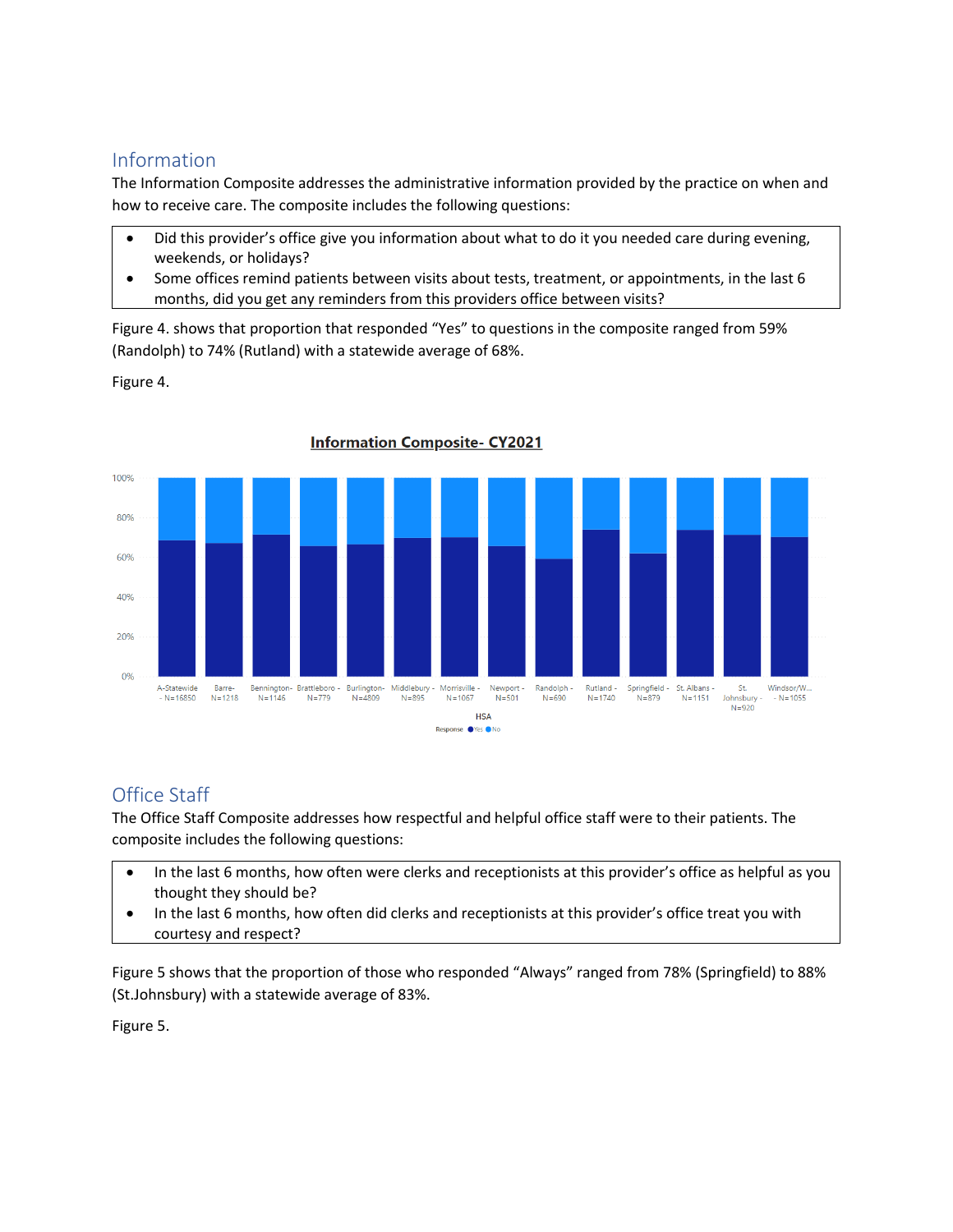#### **Office Composite- CY2021**



#### Self-Management

The Self-Management Composite focuses on how the provider engaged the patient in his or her care. The composite included the following questions:

- In the last 6 months, did someone from this provider's office talk with you about specific goals for your health?
- In the last 6 months, did someone from this provider's office ask you if there are things that make it hard for you to take care of your health?

Figure 6 shows that the proportion who responded "Yes" ranged from 47% (Springfield) to 59% (Bennington) with a statewide average of 54%.



#### Figure 6.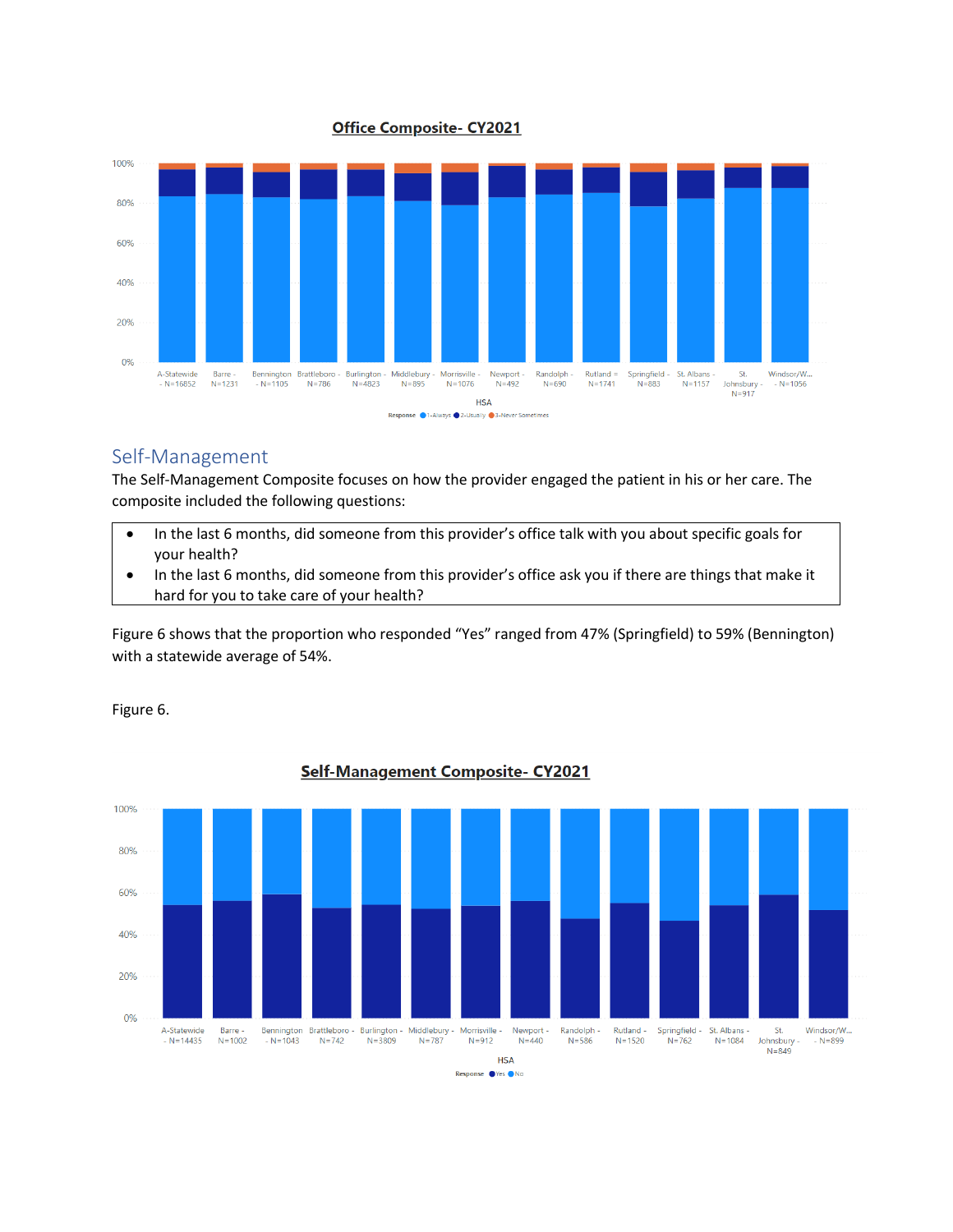## Specialty Care Access

The last composite covered in this report is the Specialty Care Composite, which addresses care received from specialists. The composite includes the following questions:

- In the last 6 months, how often was it easy to get appointments with specialists?
- In the last 6 months, how often did the specialist you saw most seem to know the important information about your medical history?

Figure 7 shows that the proportion responding "Always" ranged from 46% (Burlington) to 57% (Newport) with a statewide average of 51%.

Figure 7.

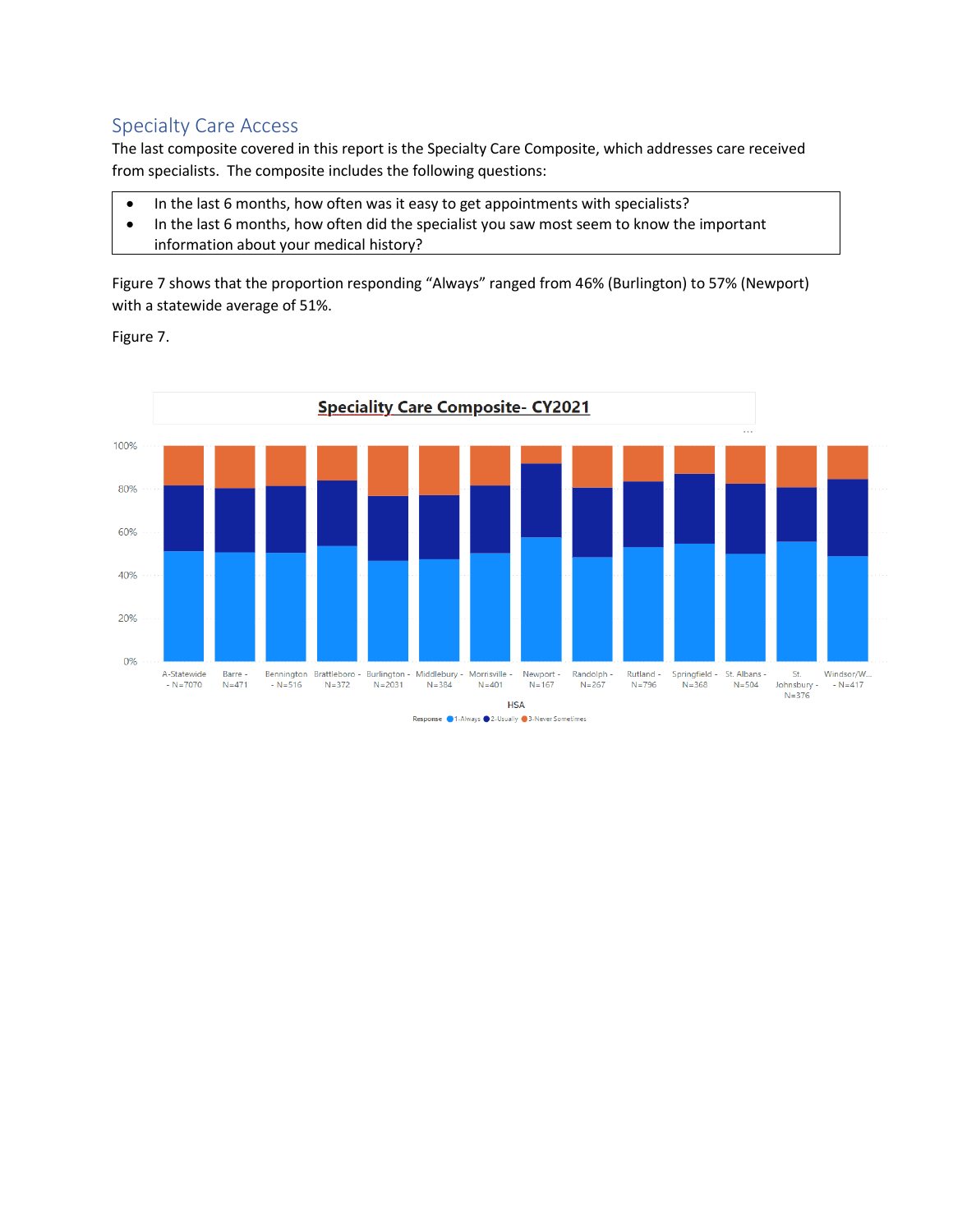## Trending Over Time: Vermont Composite Results for 2017 - 2021

Figure 8 shows the statewide performance in each of the composite over the last five years. Earlier years were omitted due to the changes in the survey that occurred prior to the 2017 survey year. There appears to be a slight increase over the years in the Communication, Office Staff, Coordination of Care and Self-Management composites – proportions answering "Always" or "Yes". The Access to Care, Specialty Care and Information composites seem to remain constant.



Figure 8.

## Summary

In conclusion, when examining Vermont's survey outcomes over time, we observed slight increases in the percent of patients answering 'Always' or 'Yes' for many of the composites. There were very slight declines year to year in the percent of patients answering 'Always' or 'Yes' for the Specialty Care and Access to Care composites, but when viewed over time these composites are trending towards a higher percentage of patients responding 'Always'.

Limitations to the patient survey include the potential for nonresponse bias. Since information on individuals who do not respond is not available, it remains unknown whether any meaningful difference exists between those who choose to respond and those who do not. Secondly, the access to care is a measure of patients who were seen at some point at a primary care practice. It does not include those who were not seen, so may present a skewed view of access to care.

Nevertheless, the survey presents the broadest available view of patient experience of care in Vermont and can be analyzed at the state level, the ACO level, and the HSA level and over time. This view allows decisionmakers to identify areas for quality improvement.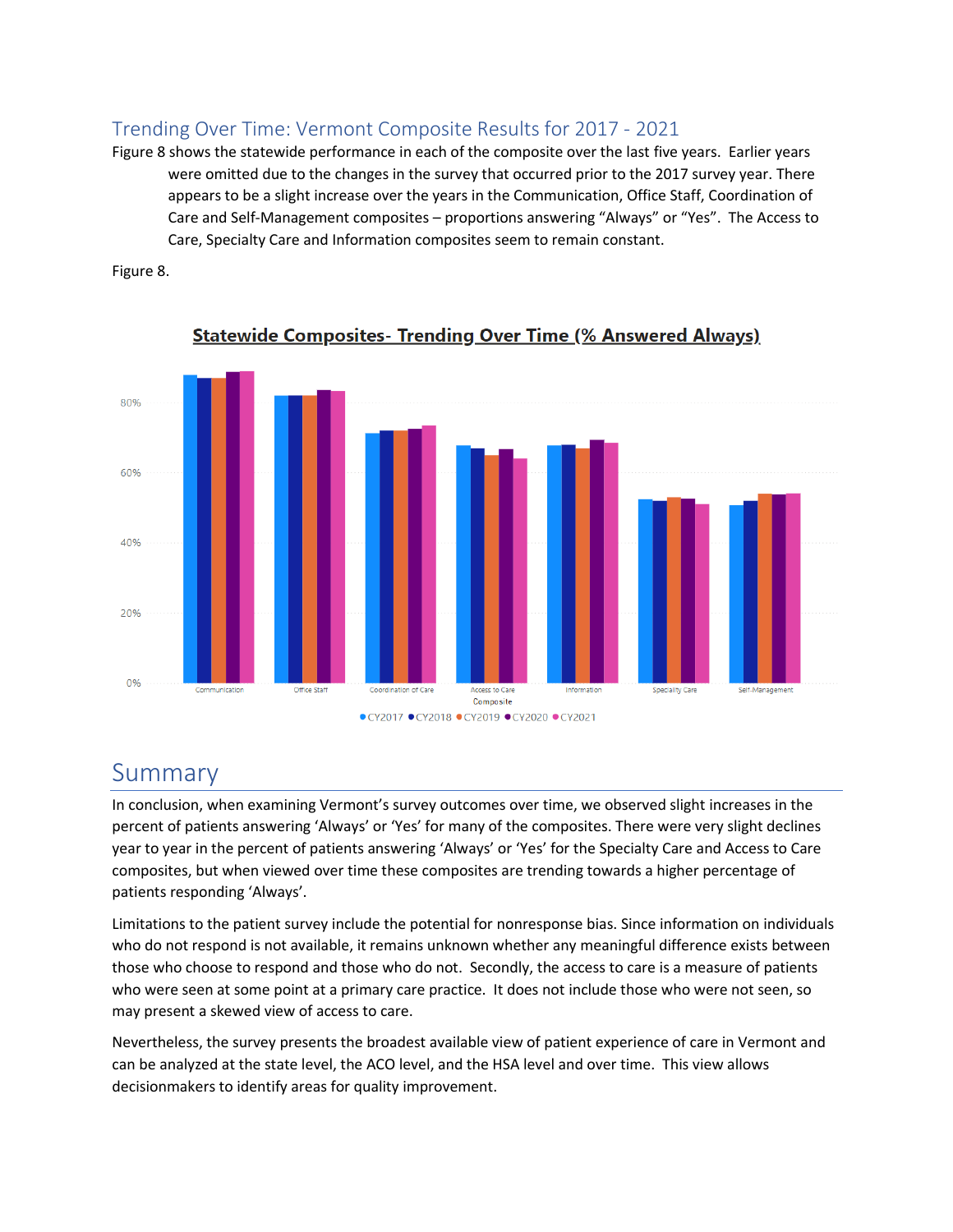#### **Appendix**

The following charts display the percentage of respondents for each HSA who responded 'Usually' or 'Always' to the questions that make up each composite (see previous section). The red line indicates the state average, which is highlighted in green. HSA's who had a proportion of respondents that was statistically significantly different from the state average for a given composite are highlighted in yellow. If they are above the line representing the state average, they had a statistically significantly higher proportion of respondents selecting 'Usually' or 'Always' than the state average. If they are below the red line than the reverse is true. If the marker for an HSA is blue than their response is not statistically significantly different than the state average. The red brackets around each point (sometimes indiscernible) represent the 95% confidence interval for each value.

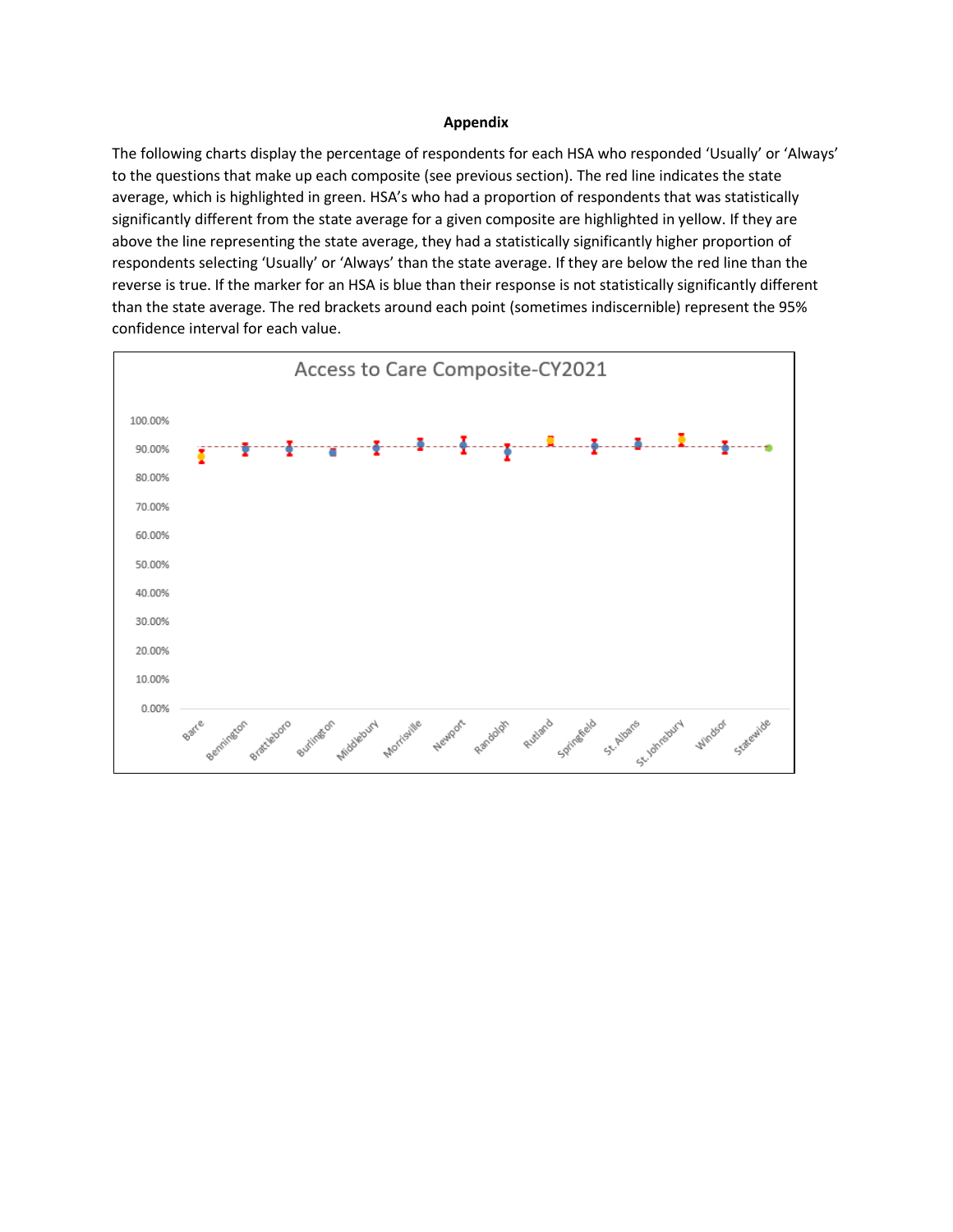

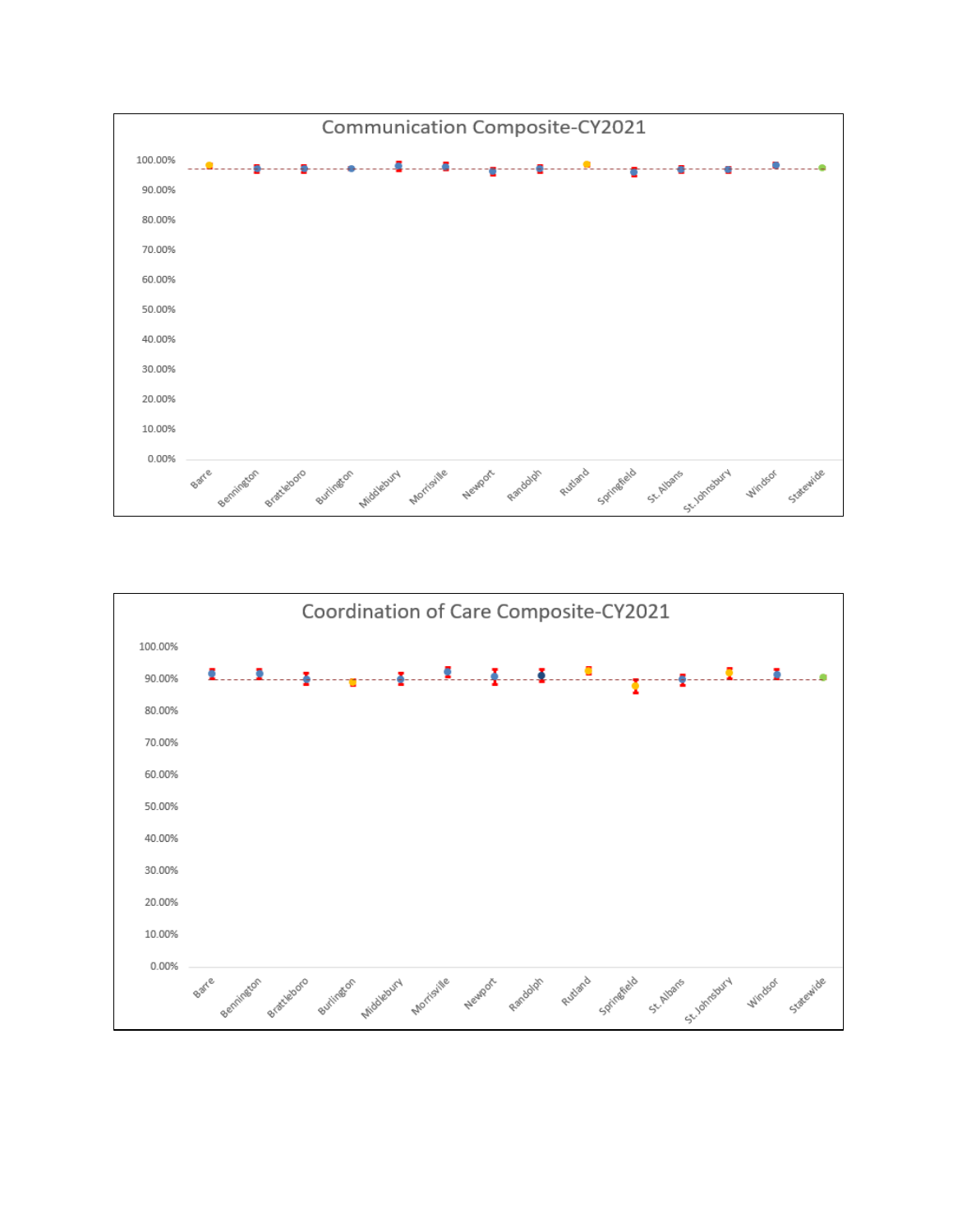